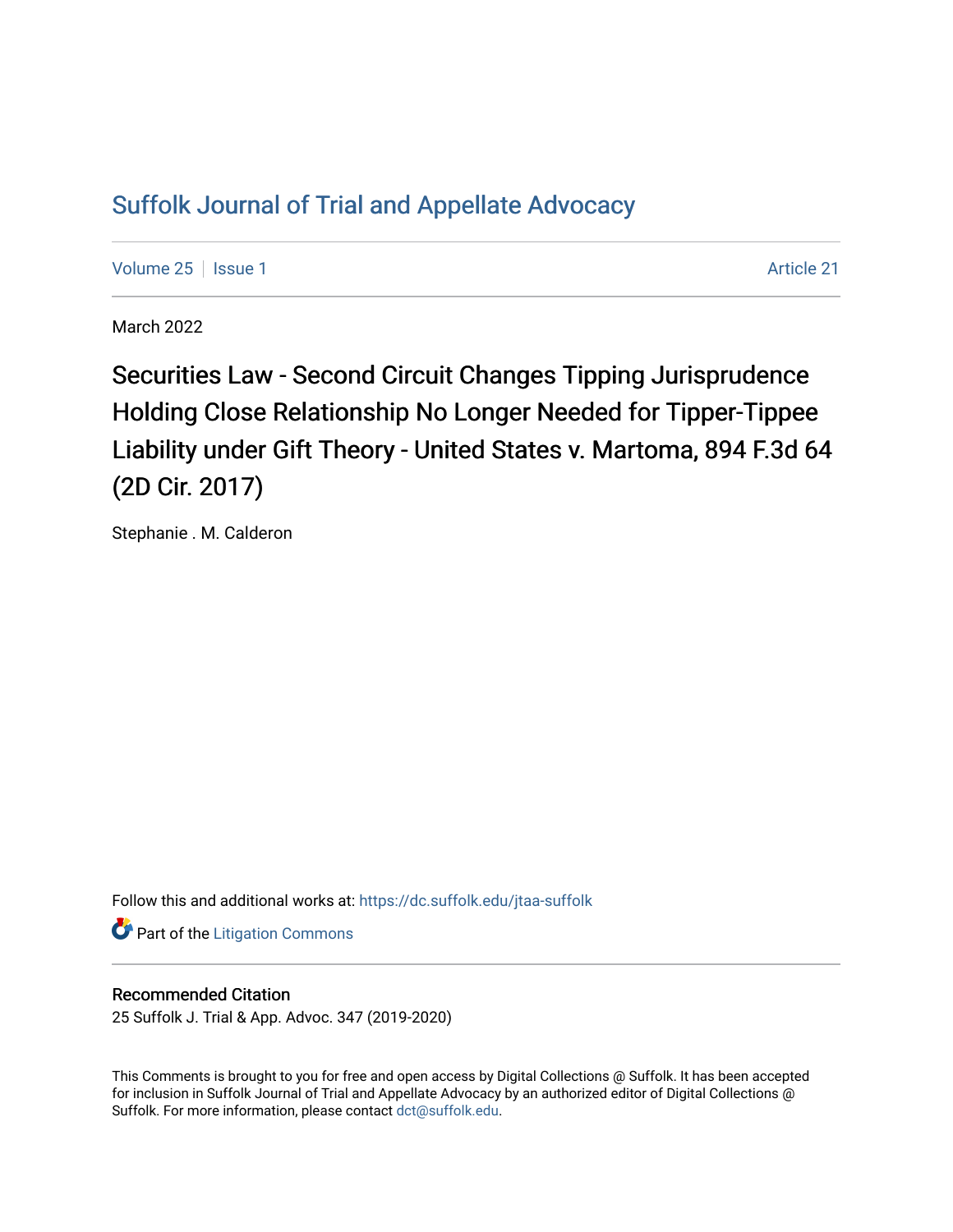## **SECURITIES LAW-SECOND CIRCUIT CHANGES TIPPING JURISPRUDENCE HOLDING CLOSE RELATIONSHIP NO LONGER NEEDED FOR TIPPER-TIPPEE LIABILITY UNDER GIFT** *THEORY-UNITED STATES V. MARTOMA,* **894 F3D 64 (2D CIR. 2017).**

Insider trading is extremely difficult to monitor and control as most illegal conversations occur in private settings.<sup>1</sup> Insider trading occurs when a "tipper," a person who, because of their access to confidential information, holds material non-public information and gives that information to a "tippee," a person who then makes a trade in the stock market based on iteffectively giving that tippee an unfair advantage over all other investors.2 Many courts have attempted to reconcile and articulate a clear standard of what type of relationship a "tipper" and "tippee" must have and what benefits the parties must gain in order to be liable for insider trading.' In *United States v. Martoma,4* the Second Circuit struggled to apply the standards developed in its previous cases regarding whether a person must have a close personal relationship to another in order to be liable for insider trading.' Ultimately, the Second Circuit held, in an amended decision, that a "meaningfully close personal relationship" is not required to be liable for insider trading under "gift theory."6

*<sup>1</sup> See* Reem Heakal, *Defining Illegal Insider Trading,* **INVESTOPEDIA,** https://www. investopedia.com/articles/03/100803.asp [https://perma.cc/SMF6-KAX5] (last updated Aug. 22, **2017)** (explaining what insider trading entails).

*<sup>2</sup> See id.* (defining parties and their roles in insider trading). "The tipper is the person who has broken his or her fiduciary duty when he or she has consciously revealed inside information. **The** tippee is the person who knowingly uses such information to make a trade (in turn also breaking his or her confidentiality)." *Id.* In most situations, both parties exchange this information for a mutual monetary benefit. *Id.*

<sup>&</sup>lt;sup>3</sup> *See id.* (explaining how insider trading occurs and who parties are).

<sup>4</sup> **869 F.3d 58 (2d** Cir. **2017).**

*<sup>5</sup> See id.* at **66-67** (discussing application of previously adopted standard).

<sup>&</sup>lt;sup>6</sup> *See id.* (providing Second Circuit's ultimate decision on "personal benefit" theory).

<sup>[</sup>A]n insider or tipper personally benefits from a disclosure of inside information whenever the information was disclosed "with the expectation that [the recipient] would trade on it," and the disclosure "resemble[s] trading **by** the insider followed **by** a gift of the profits to the recipient," whether or not there was a "meaningfully close personal relationship" between the tipper and tippee.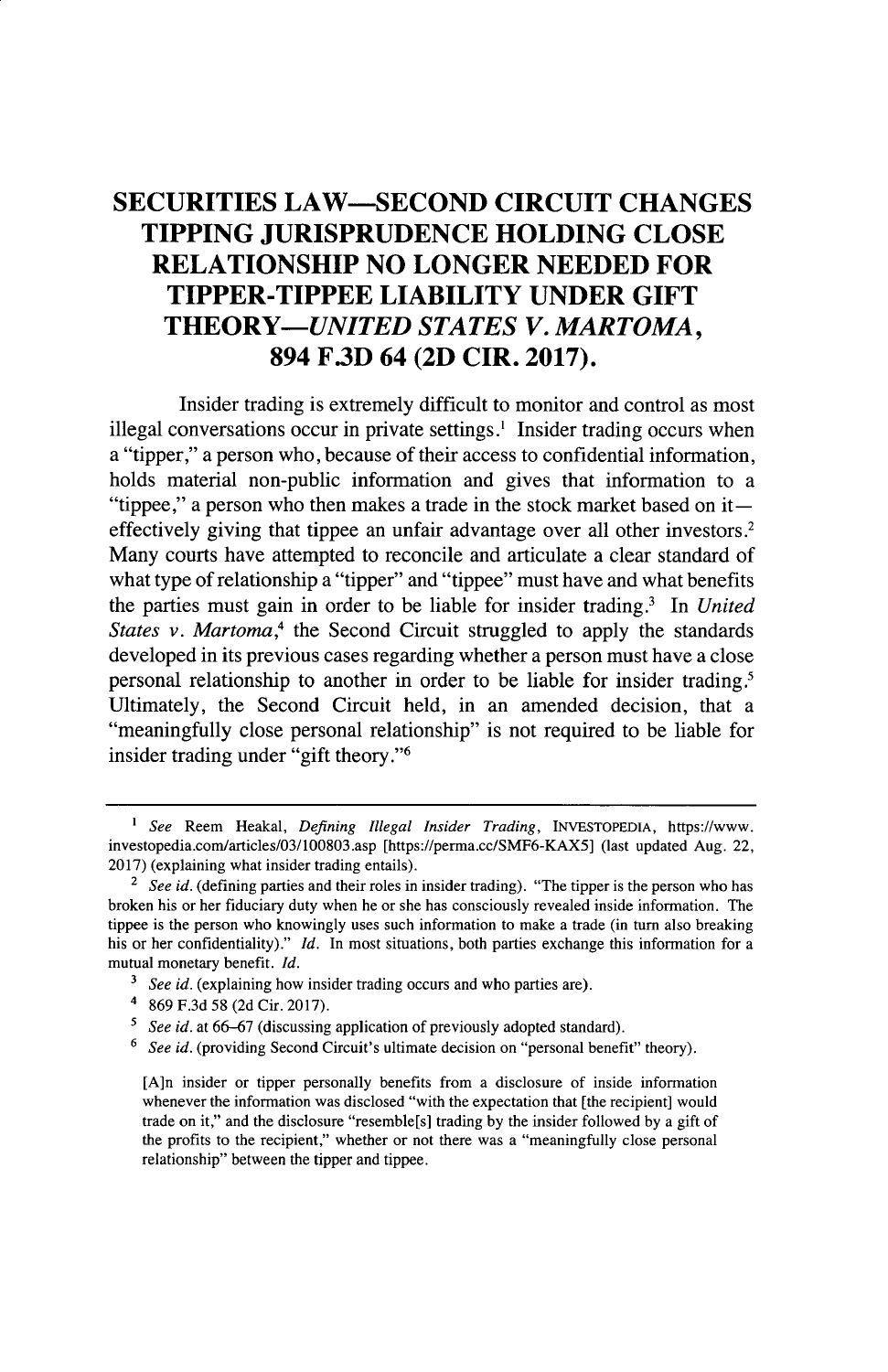Mathew Martoma ("Martoma") was a portfolio manager at the hedge fund S.A.C. Capital Advisors, LLC ("SAC"), where he had buying power of about \$500 million in healthcare and pharmaceutical companies and also advised other portfolio managers.<sup>7</sup> In 2008, Martoma's main focus was on "bapineuzumab," a new drug being developed in clinical trials to find a cure for Alzheimer's disease.<sup>8</sup> Martoma hired expert networking firms and arranged paid consultations with doctors on the bapineuzumab clinical-trial monitoring committee to decide whether to invest in this new drug being clinically tried jointly by two pharmaceutical companies, Elan Corporation ("Elan") and Wyeth.<sup>9</sup> Both doctors Martoma arranged consultations with, Dr. Sidney Gilman and Dr. Joel Ross, were obligated to keep the clinical trial results confidential; however, they breached that obligation by sharing the material, non-public results with Martoma. <sup>10</sup>

On June 17, 2008, knowing the drug had not yet proven effective among the general population of Alzheimer's patients, Elan and Wyeth falsely gave hope to Alzheimer patients with certain genetic characteristics when they released the preliminary results of the bapineuzumab clinical trial." In mid-July of 2008, Dr. Gilman was selected to present the final results at the International Conference on Alzheimer's Disease.<sup>12</sup> A day after learning the final results of Elan and Wyeth's trial, Dr. Gilman called Martoma for about an hour and a half, which resulted in Martoma purchasing

*Id.* at 70 (internal citations omitted); see sources cited *infra* note 38 (discussing definition and applicability of "gift theory").

**<sup>7</sup>***See Martoma,* 869 F.3d at 61 (discussing Martoma's responsibilities at SAC). Martoma recommended investments to the owner and manager of SAC, Steven Cohen. *Id.*

**<sup>8</sup>** *See id.* at 61-62 (explaining effects of bapineuzumab in clinical trials).

**<sup>9</sup>** *See id.* (describing how Martoma obtained information about bapineuzumab clinical trial).

**<sup>1</sup>o** *See id.* at 62 (describing information released by both doctors during meetings with Martoma). As the chair of the safety monitoring committee, Dr. Gilman not only had an obligation to keep the results of the clinical trial confidential, but his consulting contract also reiterated this obligation. *Id.* Dr. Gilman, however, had roughly forty-three consultations with Martoma "at a rate of about \$1,000 per hour," where he gave Martoma clinical trial updates and the dates of upcoming safety meetings, so that Martoma could schedule their meetings. *Id.* Martoma also arranged consultations with Dr. Ross, one of the main investigators of the clinical trials, who charged \$1,500 per hour. *Id.* Similar to Dr. Gilman, even though Dr. Ross also had an obligation to keep information regarding the clinical trial confidential, nevertheless, he revealed this information, which included his patients' confidential responses to the trial. *Id.*

<sup>&</sup>lt;sup>11</sup> *See id.* (describing Elan and Wyeth's press release statement).

<sup>&</sup>lt;sup>12</sup> See id. at 62 (discussing results of clinical trial). The press release also stated that the specific and detailed results would be further explained at the July 29, 2008 International Conference on Alzheimer's Disease. *Id.* Following the press release, Elan's share price increased.Id.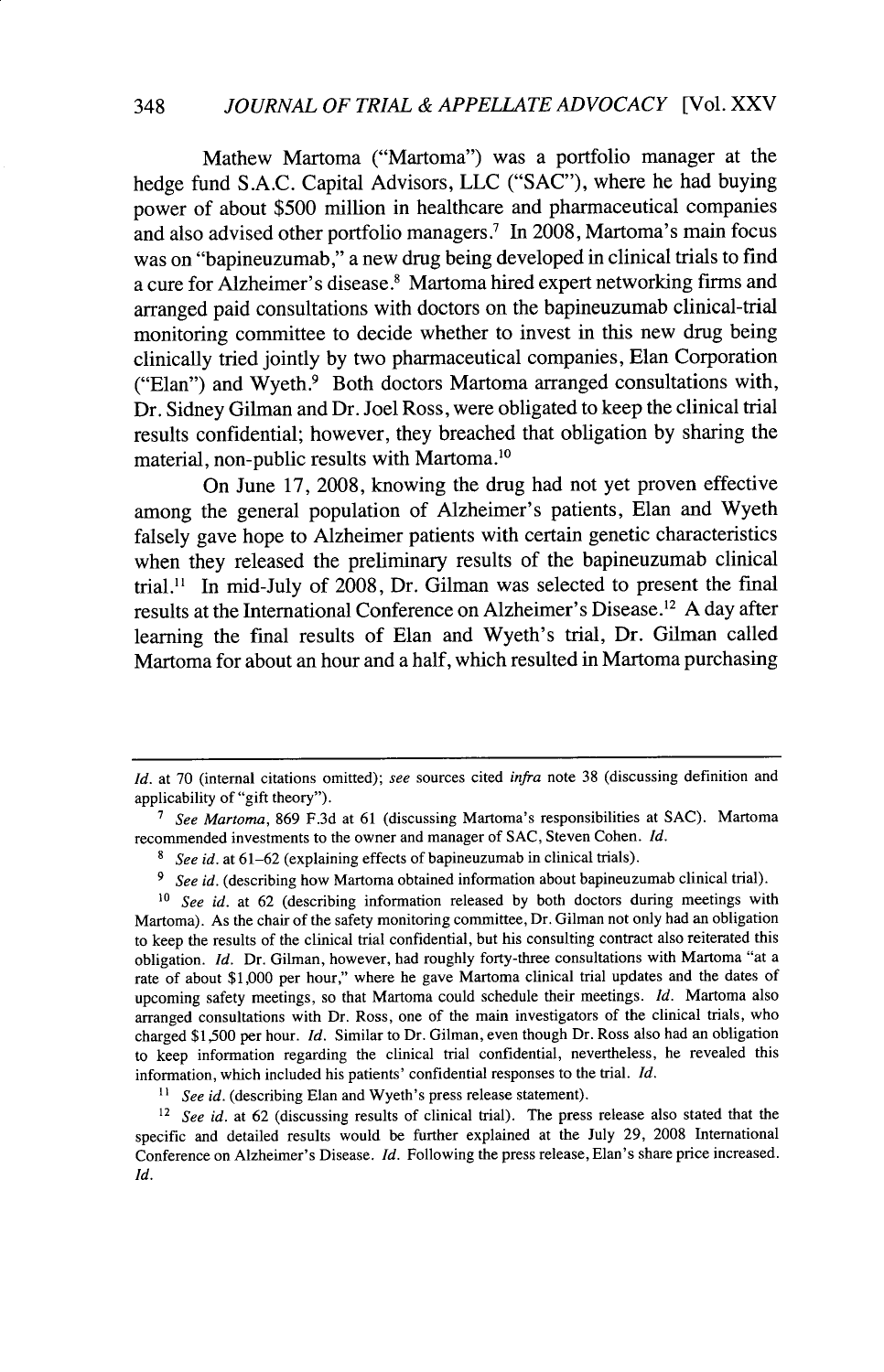a flight to see Dr. Gilman to further discuss the developments in person.<sup>13</sup> After meeting with Dr. Gilman to view a PowerPoint presentation depicting the results, which "identified two major weaknesses in the data that called into question the efficacy of the drug as compared to the placebo," Martoma contacted the owner of SAC to explain these new findings.<sup>14</sup> The next day, **SAC** reduced its position **by** entering into short-sale and option trades in Elan and Wyeth securities.<sup>15</sup> On July 29, 2008, when Dr. Gilman presented the results at the International Conference on Alzheimer's Disease, Elan and Wyeth's share prices "declined **by** about 42% and 12% respectively" throughout the presentation and at the closing of trading the next day, resulting in **"\$80.3** million in gains and \$194.6 million in averted losses for  $SAC."$ <sup>16</sup>

On September **9,** 2014, after a four-week jury trial in the United States District Court for the Southern District of New York, Martoma was found guilty of one count of conspiracy to commit securities fraud and two counts of securities fraud in connection with an insider trading scheme.<sup>17</sup>

In short selling, a position is opened by borrowing shares of a stock or other asset that the investor believes will decrease in value by a set future date-the expiration date. The investor then sells these borrowed shares to buyers willing to pay the market price. Before the borrowed shares must be returned, the trader is betting that the price will continue to decline and they can purchase them at a lower cost.

*Id.;* Lucas Downey, *Essential Options Trading Guide,* INVESTOPEDIA, https://www.investopedia. com/options-basics-tutorial-4583012 [https://perma.cc/8C8E-H39X] (last updated Mar. 16, 2020) ("Options are contracts that give the bearer the right, but not the obligation, to either buy or sell an amount of some underlying asset at a pre-determined price at or before the contract expires.").

<sup>16</sup>*See Martoma,* 869 F.3d at 62 (acknowledging Martoma received \$9 million dollar bonus from his trading activity).

<sup>17</sup> See 18 U.S.C § 371 (2019) (naming statute relating to conspiracy to commit securities fraud); 15 U.S.C § 78j(b) (2019) (naming statute of securities fraud in connection with insider trading scheme); *Martoma,* 869 F.3d at 61 (describing procedural history and severity of offenses). Conspiracy to commit securities fraud arises:

**<sup>13</sup>***See* United States v. Martoma, 869 F.3d 58, 62 (2d Cir. 2017) (explaining Martoma's reaction to phone call).

<sup>&</sup>lt;sup>14</sup> See id. (detailing Martoma's next steps within his company after discovering results).

**<sup>15</sup>***See* United States v. Martoma, 869 F.3d 62-63 (2d Cir. 2017) (discussing trades Martoma entered into shortly after receiving news); *see also* Slav Fedorov, *Definition of Position in Stock Trading,* POCKET SENSE, https://pocketsense.com/definition-position-stock-trading-7283802.html [https://perma.cc/HQB8-7SJ2] (last updated July 27, 2017) (defining phrase reducing position as "selling a certain number of shares to take partial profits, to reduce exposure to a particular stock if it is not acting according to the trader's expectations, or as a precaution if market conditions deteriorate."); James Chen, *Short Selling,* INVESTOPEDIA, https://www.investopedia.com/ terms/s/shortselling.asp [https://perma.cc/UJ59-RRBY] (last updated Feb. 4, 2020) (explaining short selling).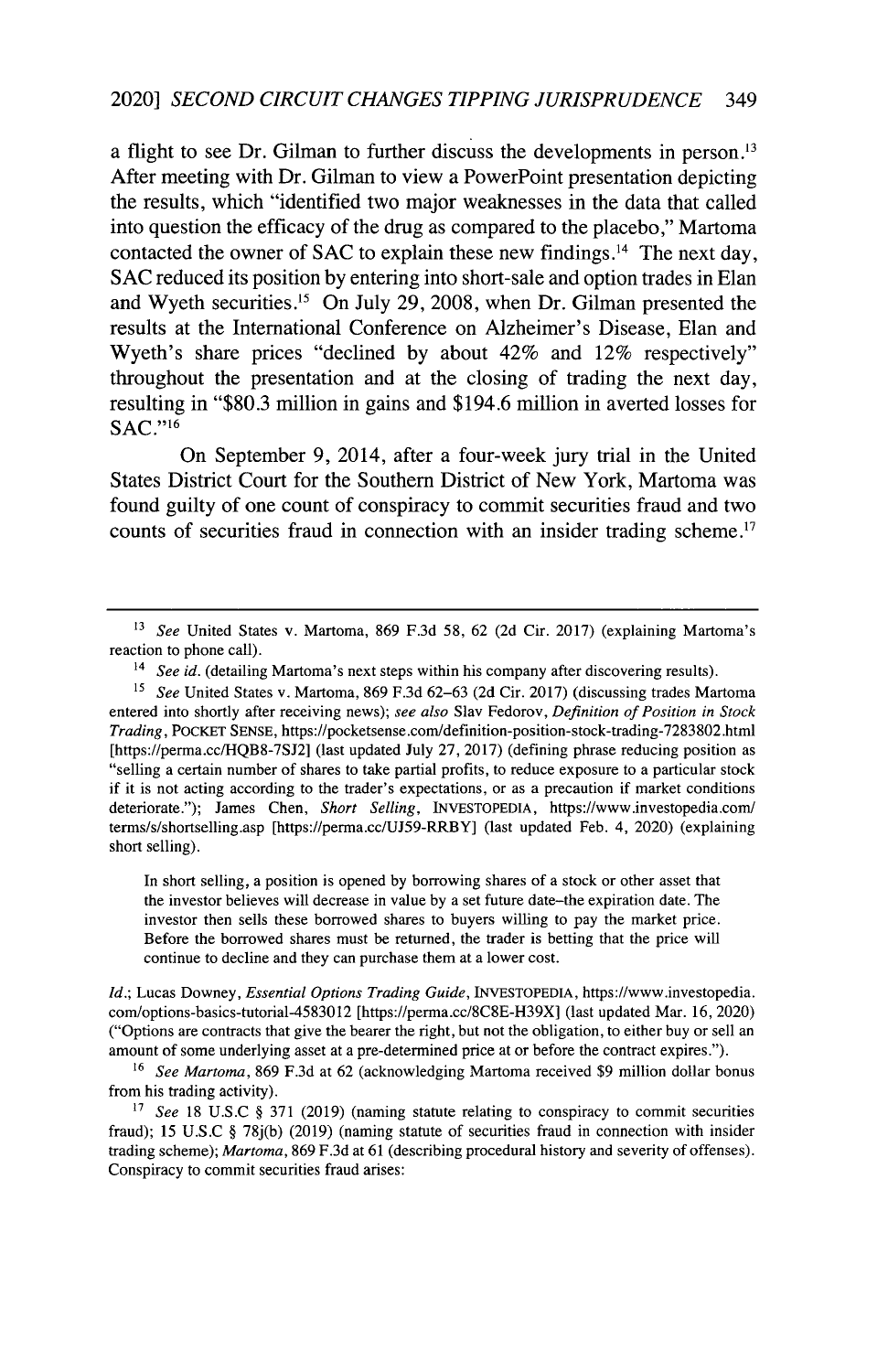Shortly after Martoma's conviction, the Second Circuit issued a decision in *United States v. Newman,* which held that the "personal benefit" a tipper derives from giving the tippee the illegal information cannot be inferred under a gift theory "in the absence of proof of a meaningfully close relationship that generates an exchange that is objective, consequential, and represents at least a potential gain of a pecuniary or similarly valuable nature."<sup>18</sup> Basing his complaint on the *Newman* holding, Martoma appealed the first decision, initially arguing that the jury had not been properly instructed because there was insufficient evidence to convict him.<sup>19</sup> However, while Martoma's appeal was pending, the Supreme Court issued a decision in *Salman v. United States,"* affirming the Ninth Circuit's rejection of crucial parts of the *Newman* holding.<sup>21</sup> In light of the Supreme Court expressly rejecting part of the *Newman* holding in *Salman,* the Second Circuit held a supplemental briefing during Martoma's appeal in which Martoma argued that *Salman* only rejected parts of the *Newman* decision; thus, making the Second Circuit's holding erroneous.<sup>22</sup> However, the Second Circuit once again affirmed the judgment, finding that although *Salman* abrogated *Newman* and made the lower court's jury instructions

**18** *See Martoma,* 869 F.3d at 64 (quoting United States v. Newman, 773 F.3d 438,452 (2d Cir. 2014)) (explaining difference in interpretation between *Martoma* and *Newman).*

<sup>20</sup>*See* 137 **S.** Ct. 420, 422 (2016) (affirming Ninth Circuit's rejection of *Newman's* requirement of "pecuniary or similarly valuable nature").

<sup>21</sup>*See Martoma,* 869 F.3d at 65 (discussing reasons why Supreme Court rejected *Newman as* being inconsistent with Dirks v. S.E.C., 463 U.S. 646 (1983)). The *Martoma* court discussed what the Supreme Court had decided, which was, "[t]o the extent the Second Circuit held that the tipper must also receive something of 'pecuniary or similarly valuable nature' in exchange for a gift to family or friends **...** this requirement is inconsistent with *Dirks." Id.* (citations omitted) (quoting Salman v. United States, 137 S. Ct. 420, 428 (2016)).

<sup>22</sup>*See* United States v. Martoma, 894 F.3d 64, 68 (2d Cir. 2017) (discussing Martoma's argument on appeal that *Newman* was not overruled by Supreme Court).

<sup>[</sup>ilf two or more persons conspire either to commit any offense against the United States, or to defraud the United States, or any agency thereof in any manner or for any purpose, and one or more of such persons do any act to effect the object of the conspiracy, each shall be fined under this title or imprisoned not more than five years, or both.

<sup>§ 371.</sup> Martoma was also charged with two counts of security fraud in violation of 15 U.S.C § 78j(b), which states that a person is liable when they "use or employ, in connection with the purchase or sale of any security registered on a national securities exchange **.** .. deceptive device or contrivance in contravention of such **...** regulations as the Commission may prescribe as necessary **...** for the protection of investors." § 78j(b). Additionally, Martoma was charged with violating 15 U.S.C. § 78ff, which defines the penalties for defendants. *Martoma,* 869 F.3d at 61.

<sup>19</sup> *See id.* at 64-65 (discussing Martoma's argument on appeal).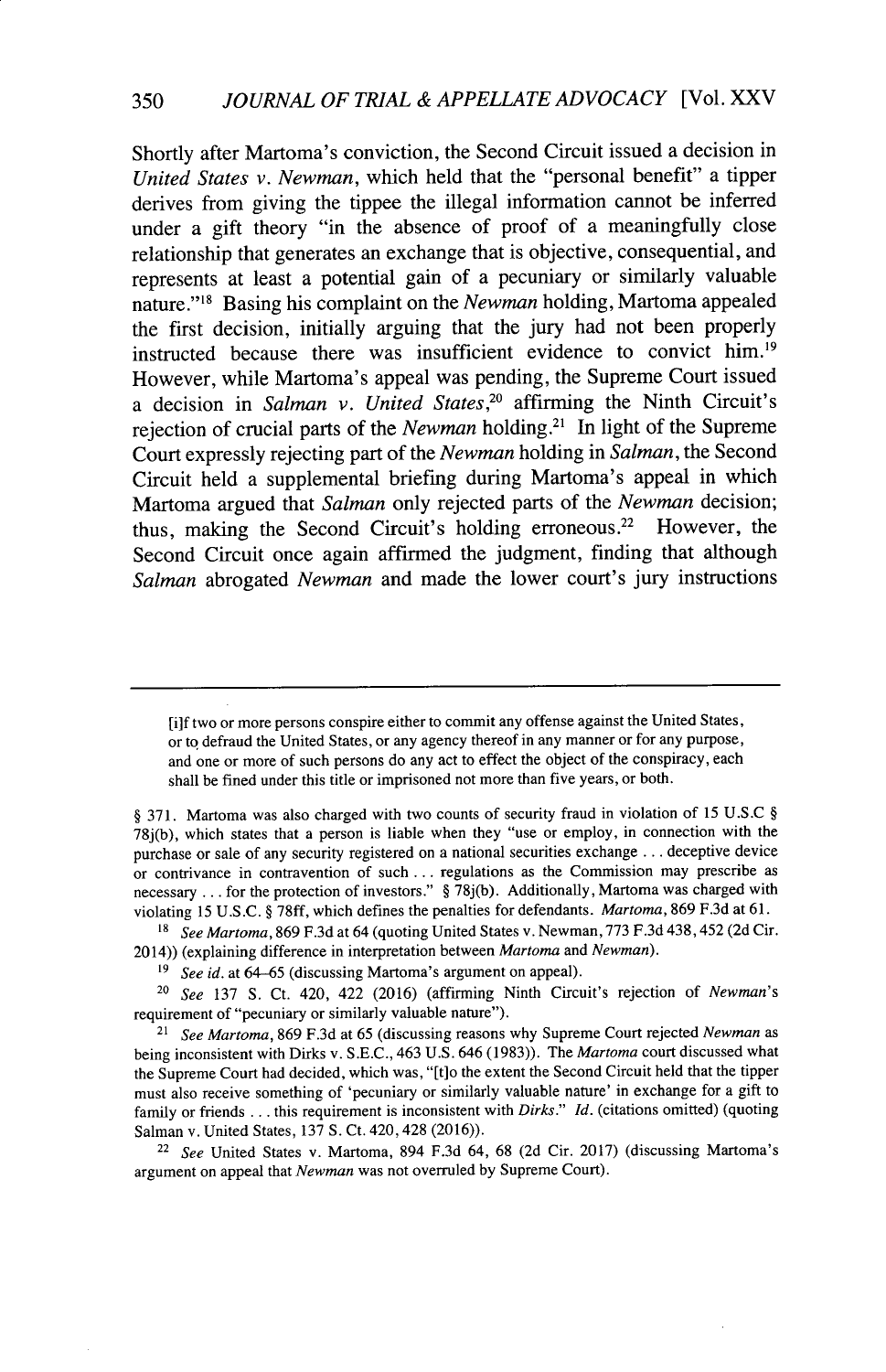erroneous, the instructional error did not affect Martoma's substantial rights as would be required in order to re-try the case **.21**

In the United States, the rules that govern insider trading law are Section **10(b)** of the Securities Exchange Act of 1934 and Rule **lOb-5** of the Securities and Exchange Commission ("SEC") rules.<sup>24</sup> Both rules "prohibit undisclosed trading on inside corporate information **by** individuals who are under a duty of trust and confidence, which prohibits them from secretly using such information for their personal advantage."<sup>25</sup> Tippees, individuals who receive a tip from corporate insiders, can also be liable for insider trading, not for the material nonpublic information they receive, but rather because the information was disclosed to them "improperly."<sup>26</sup> Common

[t]o use or employ, in connection with the purchase or sale of any security registered on a national securities exchange or any security not so registered, or any securities-based swap agreement any manipulative or deceptive device or contrivance in contravention of such rules and regulations as the Commission may prescribe as necessary or appropriate in the public interest or for the protection of investors.

§ 78j(b). The Securities Exchange Commission also has its own regulations similar to the federal statute which states:

[i]t shall be unlawful for any person, directly or indirectly, by the use of any means or instrumentality of interstate commerce, or of the mails or of any facility of any national securities exchange,

(a) To employ any device, scheme, or artifice to defraud,

(b) To make any untrue statement of a material fact or to omit to state a material fact necessary in order to make the statements made, in the light of the circumstances under which they were made, not misleading, or

(c) To engage in any act, practice, or course of business which operates or would operate as a fraud or deceit upon any person, in connection with the purchase or sale of any security.

#### § 240.10b-5.

<sup>26</sup>*See Salman,* 137 **S.** Ct. at 428 (holding defendant liable for insider trading because information was "improperly disclosed."); Dirks v. S.E.C., 463 U.S. 646, 660 (1983) (discussing when tippee liability arises); *see also* SEC v. Maio, 51 F.3d 623, 632 (7th Cir. 1995) (opining "a tippee has a derivative duty not to trade on material non-public information when the disclosure of information is *improper* and the tippee knows or should know that this is the case."); United States v. Libera, 989 F.2d 596, 600 (1993) ("[Mlisappropriation theory requires the establishment of two elements: (i) a breach by the tipper of a duty owed to the owner of the nonpublic information; and (ii) the tippee's knowledge that the tipper had breached the duty."); United States v. Chestman, 947

<sup>&</sup>lt;sup>23</sup> See id. (explaining why jury instructions were erroneous when analyzing "personal benefit" based on *Salman).*

<sup>24</sup>*See* 15 U.S.C.A. § 78j(b) (1934) (naming federal statute regarding insider trading); Securities Exchange Commission, General Rules and Regulations, 17 C.F.R. § 240.10b-5 (2019) (naming SEC regulation regarding insider trading).

<sup>&</sup>lt;sup>25</sup> See Salman, 137 S. Ct. at 423 (summarizing relevant rules of insider trading law). The Securities Exchange Act of 1934's Section 10(b) provides: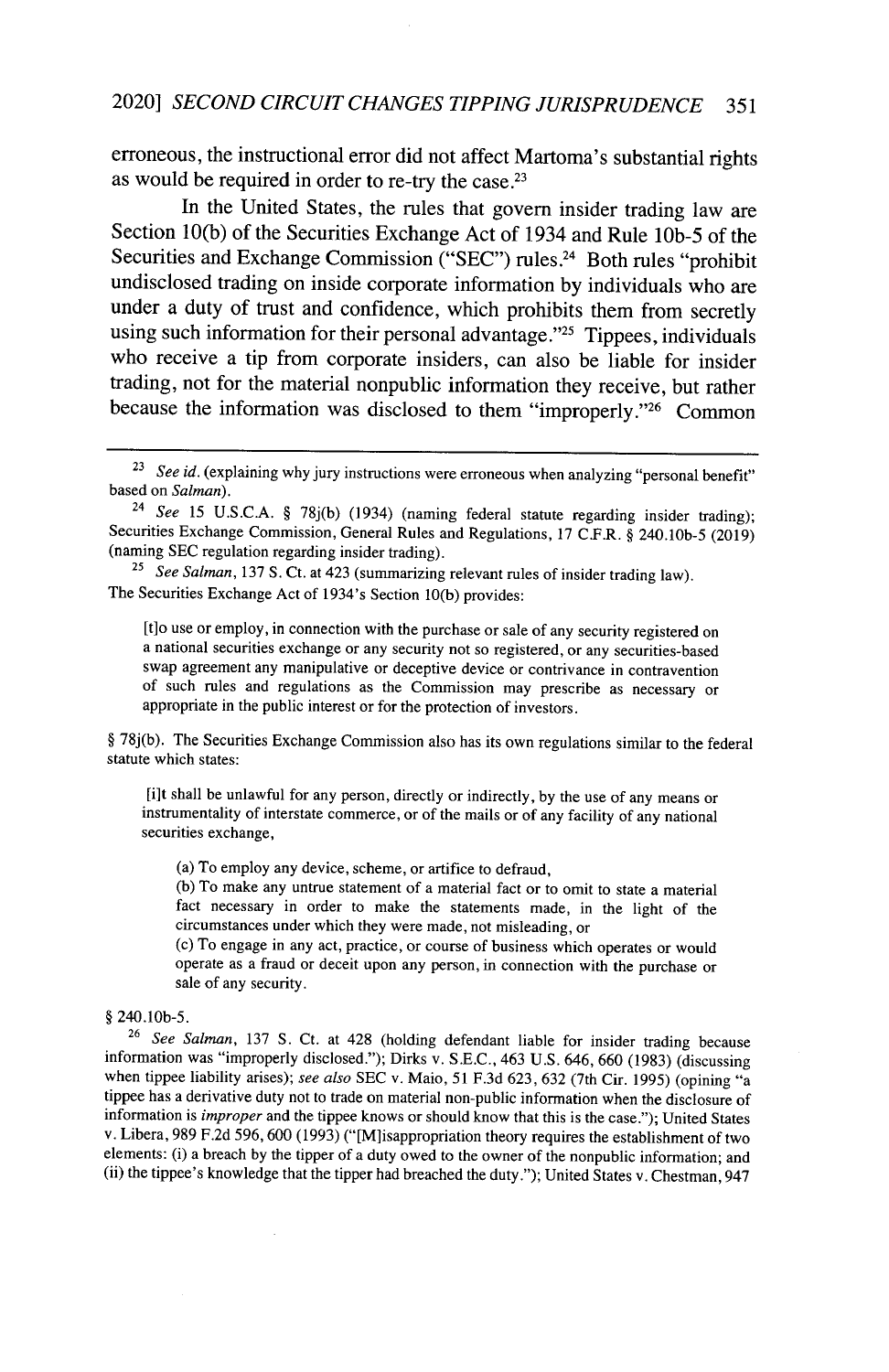law imposes an "affirmative duty of disclosure" on corporate insiders, such as controlling stockholders, directors, and officers in regard to securities **.27** The expansion of insider trading law has long undergone development because there is a need for more restrictions banning insider trading; however, courts are reluctant to impose such hefty burdens that have an "inhibiting influence on the role of market analysts," which is deemed necessary to preserve a healthy market.<sup>28</sup> Therefore, the Supreme Court and **SEC** have consistently found that there is no "general duty between all participants in market transactions to forgo actions based on material, nonpublic information," however, those that do have a duty and breach it, will be liable for insider trading.<sup>29</sup> In *Dirks v. S.E.C.*,<sup>30</sup> a landmark decision in securities law, the Supreme Court provided a test to determine the liability

<sup>28</sup> See Dirks, 463 U.S. at 658 (discussing public policy reasons for having duties). "The need for a ban on some tippee trading is clear." *Id.* at 659; *but see* Brief for Defendant-Appellant at 9, United States v. Martoma, 894 F.3d 64 (2d Cir. 2017) (No. 13-4807), 2014 Lexis 601 (opining subjective test "would be an enormous shift of power to prosecutors to bring insider trading to prosecutions, which will put market participants at great risk to their livelihood and freedom in circumstances that the Supreme Court in *Dirks* expressly precluded.").

<sup>29</sup>*See Chiarella,* 445 U.S. at 233 (holding that not all material information is considered to be breach of fiduciary duty); *see also Maio,* 51 F.3d at 631 (discussing alternative theories for breaching fiduciary duty).

Currently there are two theories under which a breach of fiduciary duty can be established such that a violation of Rule **lOb-5** arises: (1) classical theory, and (2) misappropriation theory. "Under the classical theory, a person violates [Rule lOb-5] when he or she buys or sells securities on the basis of material, non-public information and at the same time is an insider of the corporation whose securities are traded." Under misappropriation theory a person violates Rule **lOb-5** by "misappropriating and trading upon material information entrusted to him by virtue of a fiduciary relationship **.... "**

*Id.* (citations omitted) (quoting SEC v. Cherif, 933 F.2d 403, 408-10 (7th Cir. 1991)); *see also O'Hagan,* 521 U.S. at 656 (holding misappropriation element is met because "fiduciary's fraud is consummated, not when he obtains the confidential information, but when, without disclosure to his principal, he uses the information in purchasing or selling securities.").

30 463 U.S. 646 (1983).

F.2d 551,570 (1991) (holding tippee liability arises when tipper breaches fiduciary duty and tippee knows of this breach).

<sup>27</sup>*See In re* Cady, Roberts & Co., 40 S.E.C. 907, 911-12 (1961) (explaining who affirmative duty applies to in insider trading law); *see also* United States v. O'Hagan, 521 U.S. 642,652 (1997) (quoting Chiarella v. United States, 445 U.S. 222, 228-29 (1980)) (explaining that relationships between corporate insiders and corporations "gives rise to a duty to disclose [or abstain from trading] because of the 'necessity of preventing a corporate insider from **...** tak[ing] unfair advantage of... uninformed stockholders."'); *Dirks,* 463 U.S. at 653 (walking through *Cady* analysis and referring to it as "seminal case" in insider trading law); Jonathan Richman, *Supreme Court Reaffirms Personal-Benefit Requirement for Insider Trading,* PROSKAUER (Dec. 6, 2016) https://www .proskauer.com/alert/supreme-court-reaffirms-personal-benefit-requirement-forinsider-trading [https://perma.cc/2Y6Z-AY2W] (discussing future problems that may arise because of "what [Supreme Court] did *not* do").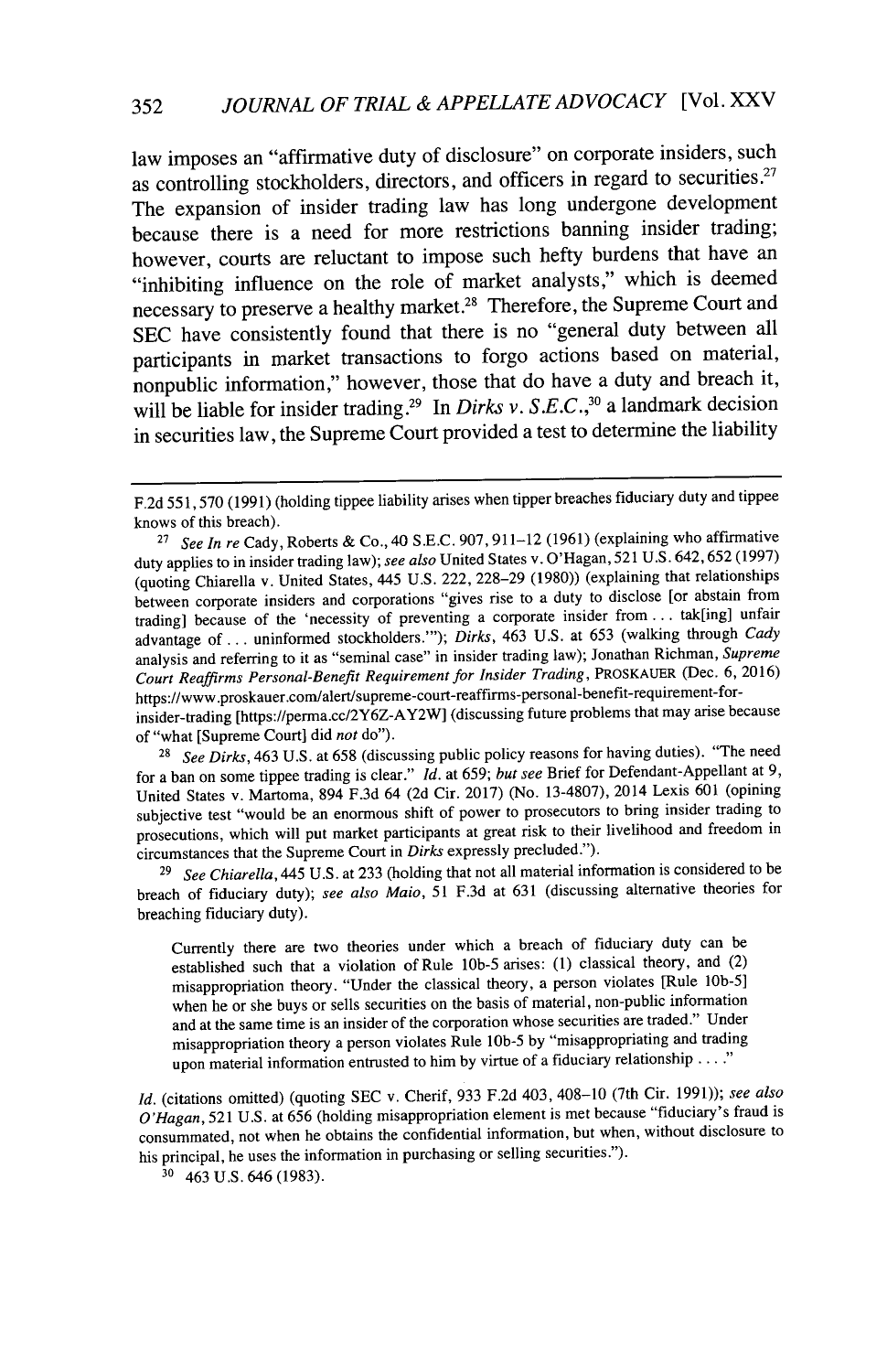## 2020] *SECOND CIRCUIT CHANGES TIPPING JURISPRUDENCE 353*

of tippees, which most courts have followed since the case was decided in **1983. <sup>31</sup>**Once a corporate insider breaches their fiduciary duty and discloses material nonpublic information, a tippee automatically assumes "a fiduciary duty to the shareholders of a corporation not to trade on material nonpublic information," but only when the tippee knew or should have known that there had been a breach.<sup>32</sup>

The first step in the *Dirks* analysis is to determine whether the corporate insider's **"'tip'** constituted a breach of the insider's fiduciary duty **." '3** To determine whether the disclosure constituted a breach of the corporate insider's fiduciary duty, the court must determine the purpose of the disclosure.34 To establish the purpose of an insider's disclosure, **Dirks** developed the "personal benefit test," which asks "whether the insider personally will benefit, directly or indirectly, from his disclosure."<sup>35</sup> The

<sup>33</sup> *See Dirks*, 463 U.S. at 660–61 (discussing and providing test for tipper and tippee liability); Adam Barone, *What are Some Examples of Fiduciary Duty?,* INVESTOPEDIA, https://www. investopedia.com/ask/answers/042915/what-are-some-examples-fiduciary-duty.asp [https://perma .cc/XQ33-7BSL] (last updated Sep. 11, 2019) (explaining fiduciary duty as "the relationship between two parties that obligates one to act solely in the interest of the other.").

<sup>14</sup>*See Dirks,* 463 U.S. at 662 (discussing when corporate insider violates their affirmative duty of disclosure); *see also O'Hagan,* 521 U.S. at 652 (explaining when person commits fraud under § 10(b) and Rule 1Ob-5).

[A] person commits fraud "in connection with" a securities transaction, and thereby violates § 10(b) and Rule lOb-5, when he misappropriates confidential information for securities trading purposes, in breach of a duty owed to the source of the information ... a fiduciary's undisclosed, self-serving use of a principal's information to purchase or sell securities, in breach of a duty of loyalty and confidentiality, defrauds the principal of the exclusive use of that information.

*Id.; Newman,* 773 F.3d at 446 (quoting SEC v. Obus, 693 F.3d 276,284-85 (2d Cir. 2012) ("[S]uch conduct [breaching duty of disclosure] violates Section 10(b) because the misappropriator engages in deception by pretending 'loyalty to the principal while secretly converting the principal's information for personal gain."').

**<sup>35</sup>***See Dirks,* 463 U.S. at 662 (stating test for "personal benefit," adding "absent a breach by the insider, there is no derivative breach."); *see also Salman,* 137 S. Ct. at 423 (In *Dirks,* "this Court

<sup>31</sup>*See Dirks,* 463 U.S. at 653-55 (discussing development of insider trading law and developing test for tippee liability); *see also Salman,* 137 S. Ct. at 427 (quoting and applying "personal benefit" test developed in *Dirks);* United States v. Newman, 773 F.3d 438,446 (2d Cir. 2014) (discussing tippee liability and how Supreme Court has interpreted personal benefit in recent cases); *Maio,* 51 F.3d at 632 (holding that defendant in case was liable "under *Dirks"* test); Brief for Defendant-Appellant at 17, United States v. Martoma, 894 F.3d 64 (2d Cir. 2017) (No. 13- 4807) (stating that "[t]he requirement that a tipper must act for personal benefit before insider trading liability can exist was first articulated by the Supreme Court in Dirks **.... ).**

<sup>&</sup>lt;sup>32</sup> See Dirks, 463 U.S. at 660–62 (providing framework to determine when insider has breached their fiduciary duty). "[Tippee] responsibility must be related back to insider responsibility by a necessary finding that the tippee knew the information was given to him in breach of duty by a person having a special relationship to the issuer not to disclose the information..." *Id.* at 661 (quoting *In re* Investors Management Co., 44 S.E.C. 633, 651 (1971)).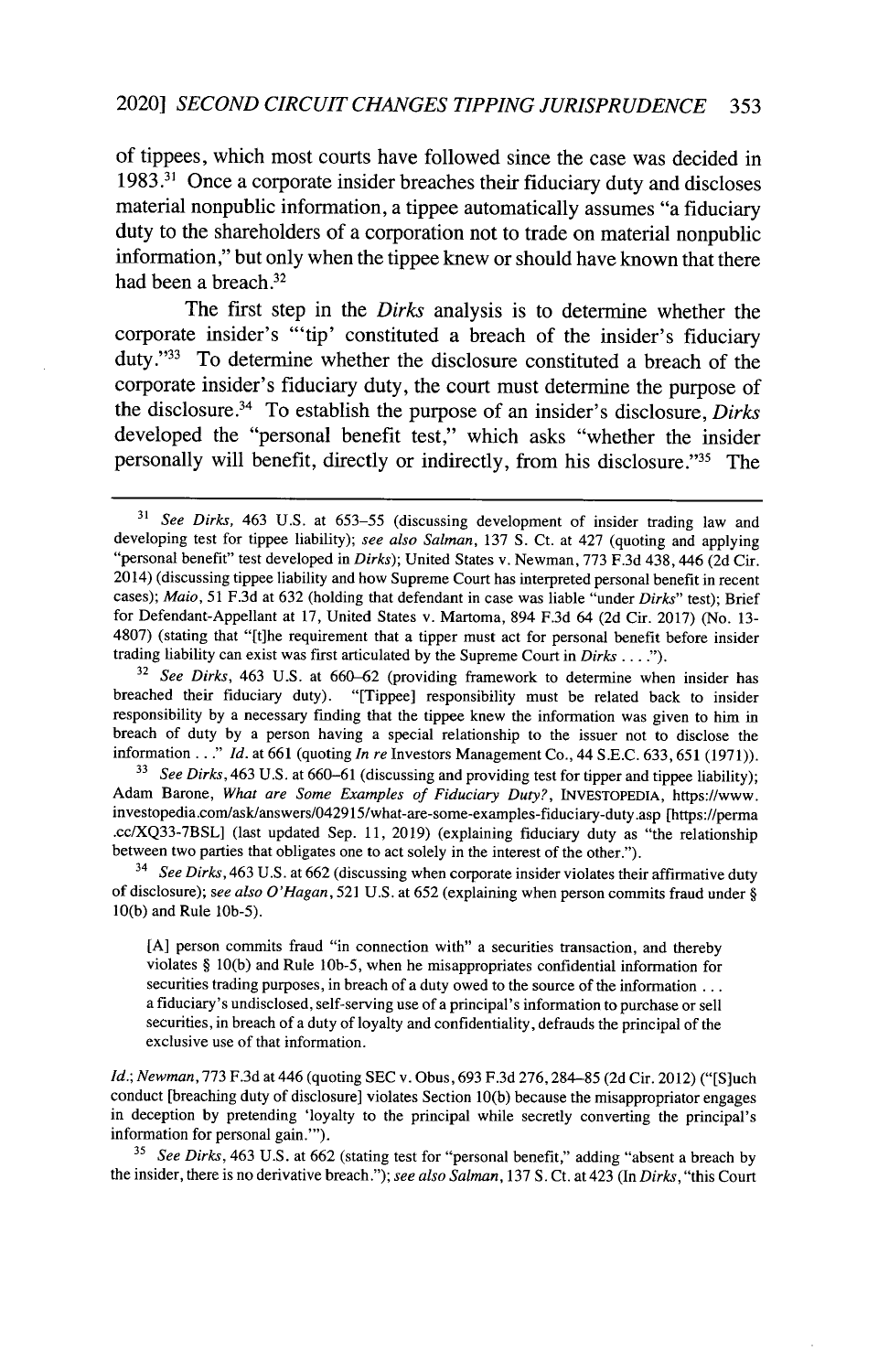"personal benefit" test requires courts to focus on objective criteria in determining whether the corporate insider derived a direct or indirect personal benefit, such as a "pecuniary gain or a reputational benefit that will translate into future earnings. "36 A corporate insider's "personal benefit" can be inferred "from objective facts and circumstances," such as "a relationship between the insider and the recipient that suggest a *quid pro quo* from the latter, or an intention to benefit the particular recipient."<sup>37</sup> Additionally, *Dirks* developed a "gift theory" stating that a "personal benefit" can be inferred "when an insider makes a gift of confidential information to a trading relative or friend" because the "tip trade resembles trading by the insider himself followed by a gift of the profits to the recipient."<sup>38</sup>

Although the *Dirks* test has been interpreted broadly throughout most circuits, the Second Circuit in *United States v. Newman* attempted to confine a gift of a personal benefit only to those tippers and tippees that have a "meaningfully close personal relationship."<sup>39</sup> Additionally, the Second

<sup>38</sup>*See Dirks,* 463 U.S. at 664 (discussing additional inferences that may qualify as personal benefit under gift theory); *see also Salman,* 137 **S.** Ct. at 427-28 *("Dirks* specifies that when a tipper gives inside information to a 'trading relative or friend,' the jury can infer that the tipper meant to provide the equivalent of a cash gift."); *Obus,* 693 F.3d at 292 (finding personal benefit existed because tipper "hoped to curry favor with his boss."). "In light of the broad definition of personal benefit set forth in *Dirks,* this bar is not a high one." *Obus,* 693 **F.3d** at 292; *see Jiau,* <sup>734</sup> F.3d at 153 (indicating meals at restaurants, "iPhone[s], live lobsters, .... gift card[s], and a jar of honey" can be considered personal benefits).

*<sup>39</sup>See* United States v. Newman, 773 F.3d 438,452 (2d Cir. 2014) (explaining when personal benefit may be found).

To the extent *Dirks* suggests that a personal benefit may be inferred from a personal relationship between the tipper and tippee, where the tippee's trades "resemble trading by the insider himself followed by a gift of the profits to the recipient," **.** .. we hold that such an inference is impermissible in the absence of proof of a meaningfully close personal relationship that generates an exchange that is objective, consequential, and represents at least a potential gain of a pecuniary or similarly valuable nature.

explained that a tippee's liability for trading on inside information hinges on whether the tipper breached a fiduciary duty by disclosing the information."); *Maio,* 51 F.3d at 632 (applying *Dirks* by reasoning if no breach by corporate insider, then no breach by tippee). 463 U.S. 646 (1983).

<sup>36</sup>*See* Dirks v. S.E.C, 463 U.S. 646,663-64 (1983) (discussing elements of "personal benefit" test); *see also Salman,* 137 **S.** Ct. at 421 (discussing examples provided in *Dirks* of when personal benefits exist).

**<sup>37</sup>***See Dirks,* 463 U.S. at 664 (emphasis in original) (providing examples of personal benefits that can be inferred from objective facts and circumstances); *see also* United States v. Jiau, 734 F.3d 147, 153 (2d Cir. 2013) (applying definition of "personal benefit" established in *Dirks);* SEC v. Obus, 693 F.3d 276,285 (2d Cir. 2012) (opining personal benefit "includes not only 'pecuniary gain,' such as a cut of the take or a gratuity from the tippee, but also a 'reputational benefit' or the benefit one would obtain from simply 'mak[ing] a gift of confidential information to a trading relative or friend."' (citing *Dirks,* 463 U.S. at 663-64)); *see also Salman,* 137 **S.** Ct. at 427 (quoting "personal benefit" test developed in *Dirks* and affirming examples of personal benefits).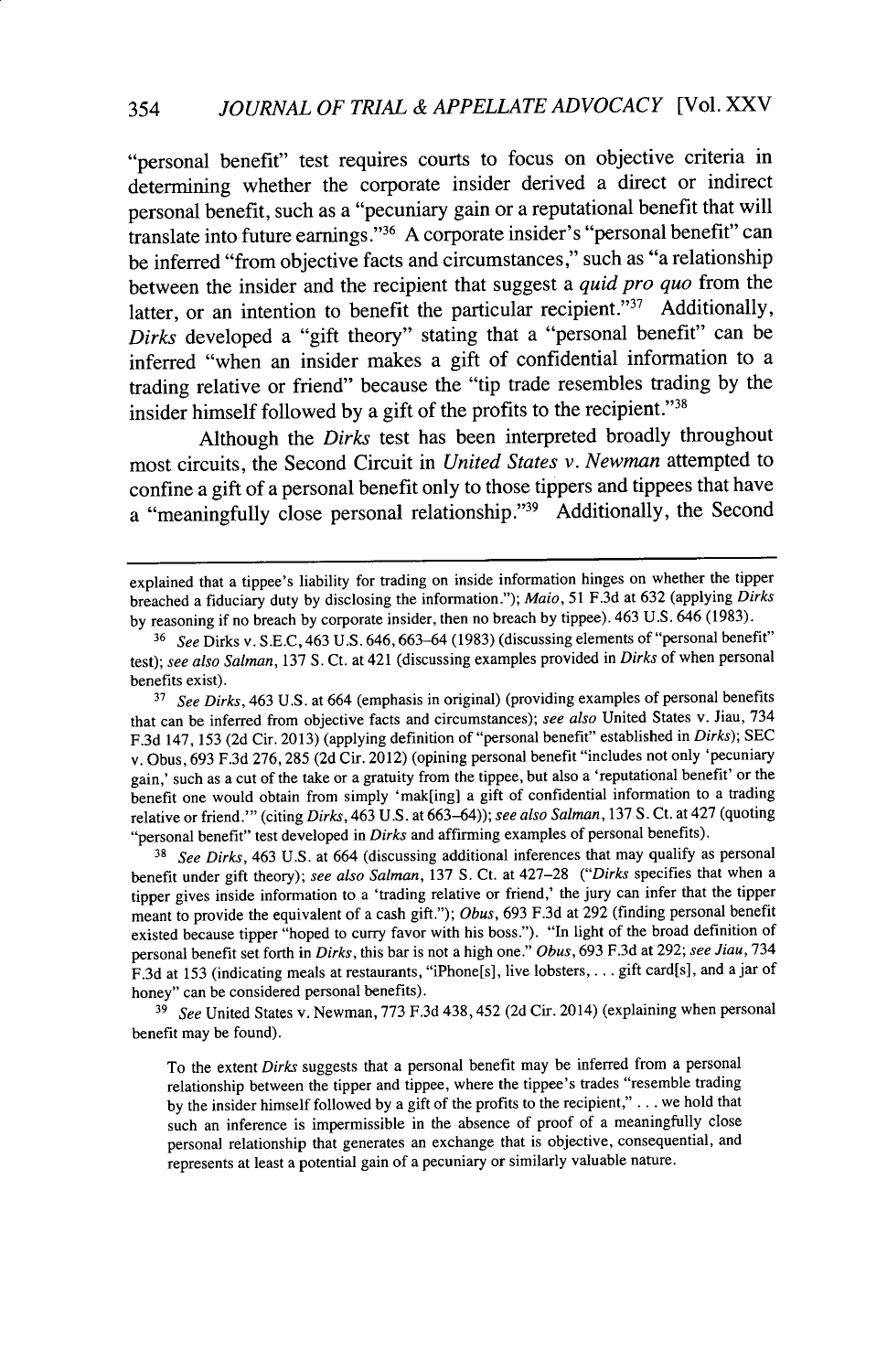Circuit also held that the tipper must receive something that is "'pecuniary or similarly valuable in nature' in exchange for a gift to family or friends."40 However, when the Supreme Court had the opportunity to examine *Newman's* narrow interpretation of a "meaningfully close personal relationship" to confer a gift of a personal benefit, the Court only rejected the part of the holding concerning *Newman's* "pecuniary value" of gifts.<sup>41</sup> The Supreme Court's partial rejection of *Newman's* holding, leaving the Second Circuit's "meaningfully close personal relationship" untouched, has consequently caused turbulence with insider trading law **.42**

*Id.; see also* Laura Palk, *Ignorance is Bliss: Should Lack of Personal Benefit Knowledge Immunize Insider Trading?,* 13 BERKELEY BUS. L.J. 101, 148 (2016) (suggesting Congress should intervene based on controversial ruling of *Newman);* William K.S. Wang, *Application of the Federal Mail and Wire Fraud Statutes to Criminal Liability For Stock Market Insider Trading and Tipping,* 70 U. MIAMI L. REV. 220,290 (2015) ("If the reason for the 'personal benefit' requirement is to avoid inappropriate liability for the 'tipper' in patient/psychiatrist, attorney/client, and even the whistleblower/journalist, and similar scenarios, the *Newman* definition of Rule 10b-5 'personal benefit' would be overly narrow."); Colby Hamilton, *Rakoff Denies Insider Trading Indictment Dismissal, Reprising Circuit Critic Role,* N.Y. L. J., (Dec. 6, 2018, 5:06 PM), *available at* https://www.law.com/newyorklawjournal/20l 8/12/06/rakoff-denies-insider-trading-indictmentdismissal-reprising-circuit-critic-role/?slreturn=20190225133919 [https://perma.cc/6ZA6-56GA] (describing *Newman* decision as causing "judicial entanglements" with established precedent).

<sup>40</sup>*See Salman,* 137 S. Ct. at 428 (discussing Second Circuit's incorrect interpretation of *Dirks); Newman,* 773 F.3d at 452 ("[W]e hold that such an inference is impermissible in the absence of proof of a meaningfully close personal relationship that generates an exchange that is objective, consequential, and represents at least a potential gain of a pecuniary or similarly valuable nature.").

<sup>41</sup>*See Salman,* 137 **S.** Ct. at 428 ("To the extent the Second Circuit held that the tipper must also receive something of a 'pecuniary or similarly valuable nature' in exchange for a gift to family or friends, we agree with the Ninth Circuit that this requirement is inconsistent with *Dirks.")* (citing *Newman,* 773 F.3d at 452); *see also The Supreme Court 2016 Term: Leading Case: Federal Statutes and Regulations: Securities Exchange Act of 1934 -Insider Trading- Tippee Liability-Salman v. United States,* 131 HARv. L. REV. 383, 386-88 (2017) (discussing why *Salman* Court rejected *Newman* and evolution of insider trading law); Kendall R. Pauley, Comment, *Why Salman Is A Game Changer For the Political Intelligence Industry,* 67 AM. U.L. REV. 603,625-26 (2017) (explaining how *Salman* impacted insider trading law and establishing factors to consider when answering question of "what is a close friend?"); *Second Circuit Again Holds That Tipper/Tippee Liability Can Arise from a Gift of Inside Information Even Without a Close Relationship,* PROSKATER (June 28, 2018), https://www.proskauer.com/alert/second-circuit-again-holds-thattipper-tippee-liability-can-arise-from-a-gift-of-inside-information-even-without-a-close-persnalrelationship [https://penna.cc/ZLQ9-JJBT] (explaining *Salman's* impact).

<sup>42</sup>*See* Jonathan Macey, *Martoma and Newman: Valid Corporate Purpose and the Personal Benefit Test,* 71 SMU L. REV. 869,877 (2018) (discussing changes in insider trading law based on *Newman* and other recent decisions); *see also* Peter Henning, *What Happened to "Meaningfully Close Personal Relationship" in Insider Trading?,* CLS BLUE SKY BLOG (Aug. 22, 2018), http://clsbluesky.law.columbia.edu/2018/08/22/what-happened-to-meaningfully-close-personalrelationship-in-insider-trading/ [https://perma.cc/Y9BH-HXQG] ("The Supreme Court rather unceremoniously gutted the second part of *Newman's* requirement in *Salman v. United States."*); Martin Klotz et. al., *"Meaningfully Close Personal Relationship" Test Survives, But Perhaps in Name Only: Second Circuit Waters Down Newman's Test,* WILLKIE FARR & GALLAGHER LLP (June 26, 2018), https://www.willkie.com/~/media/Files/Publications/2018/06/MeaningfullyClose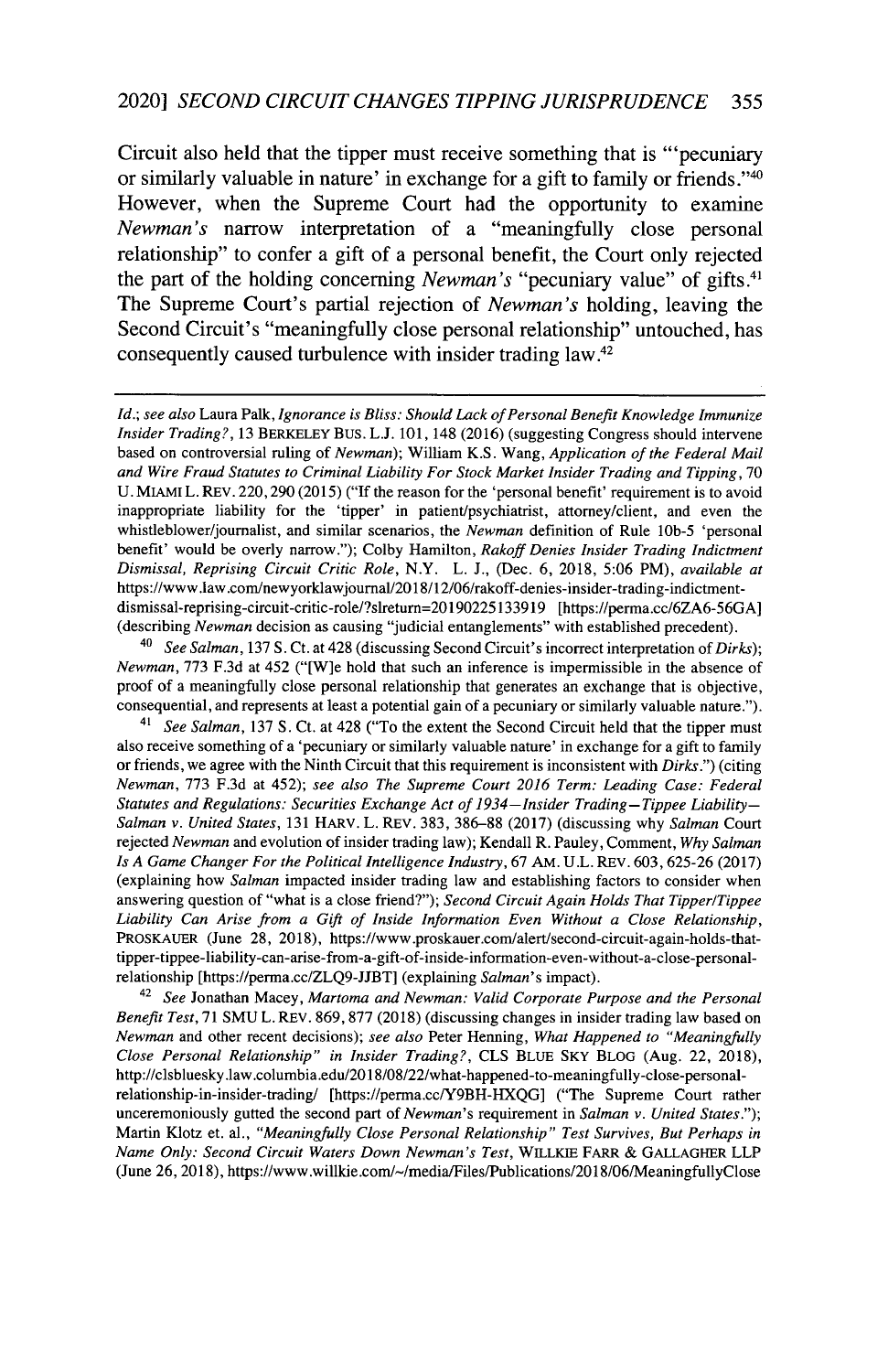356 *JOURNAL OF TRIAL & APPELLATE ADVOCACY* [Vol. XXV

*In United States v. Martoma,* the main issue on appeal was whether *Newman's* "meaningfully close personal relationship" test was still good law and thus, could be applied to Martoma—the tippee—in finding him liable for insider trading. $43$  The Second Circuit faced a challenging decision in addressing this issue, as the Supreme Court had abrogated one part of the Newman holding, while simultaneously maintaining the "meaningfully close personal" relationship requirement.<sup>44</sup> In the first *Martoma* decision, the Second Circuit stated that the *Salman* holding completely abrogated *Newman's* two holdings **. <sup>45</sup>**Rather than analyzing whether *"Newman's* gloss

Insider trading doctrine, then, remains murky. The personal benefit test will continue to sit awkwardly within the Court's dual fiduciary duties framework, while both market participants and the SEC will continue to operate under an uncertain liability standard. The Court's reluctance to tackle these doctrinal issues directly may, however, produce an unintended benefit: If the incoherence of the doctrine leads to increasingly untenable prosecutions - or, as the SEC would surely suggest, increasingly untenable nonprosecutions - pressure may well mount on Congress to intervene and finally provide a proper definition for the offense of insider trading.

*Id.* (emphasis in original); *see also* Michael Mayhew, *New Ruling Makes It Easier for Feds to Win Insider Trading Cases,* INTEGRITY RES. ASSOC. (Aug. 28, 2017), http://www.integrityresearch.com/new-ruling-makes-easier-feds-win-insider-trading-cases/ B5QB] ("[I]t will now be left up to a jury to decide whether someone providing material nonpublic information who receives no specific benefit is providing an illegal 'gift' or not."); Jonathan Richman, *Second Circuit Holds That Tipper/Tippee Liability Can Arise from a* Gift *of Inside Information Even Without a Close Personal Relationship,* PROSKAUER (Aug. 23, 2017), https://www.corporatedefensedisputes.com/2017/08/second-circuit-holds-that-tippertippee-

liability-can-arise-from-a-gift-of-inside-information-even-without-a-close-personal-relationship/ [https://perma.cc/9ZQG-6RBV] (arguing *Newman's* decision rejected "meaningfully close personal relationship" test as requirement "in order for a gift to constitute a personal benefit to the tipper.").

43 *See* United States v. Martoma, 894 F.3d 64,76-77 (2d Cir. 2017) (discussing "meaningfully close personal relationship" as only issue on appeal).

44 *See Martoma,* 869 F.3d at 68-69 (explaining how Supreme Court did not expressly overrule both *Newman* holdings).

45 *See id.* at 69 (explaining Second Circuit's initial conclusion of *Martoma).* The Second Circuit stated:

[w]hile the Supreme Court did not have occasion to expressly overrule *Newman's* requirement that the tipper have a "meaningfully close personal relationship" with a tippee to justify the inference that a tipper received a personal benefit from his gift of inside information-because that aspect of *Newman* was not at issue in *Salman-"[e]ven* if the effect of a Supreme Court decision it 'subtle,' it may nonetheless alter the relevant analysis fundamentally enough to require overruling prior 'inconsistent' precedent." We

PersonalRelationshipTestSurvivesButPerhapsinNameOnly%20SecondCircuitWatersDownNewm ansTest.pdf [https://perma.cc/QCK6-Q2J6] (discussing impact of *Newman* decision on insider trading liability framework); *The Supreme Court 2016 Term: Leading Case: Federal Statutes and Regulations: Securities Exchange Act of 1934-Insider Trading-Tippee Liability-Salman v. United States, supra* note 41, at 392.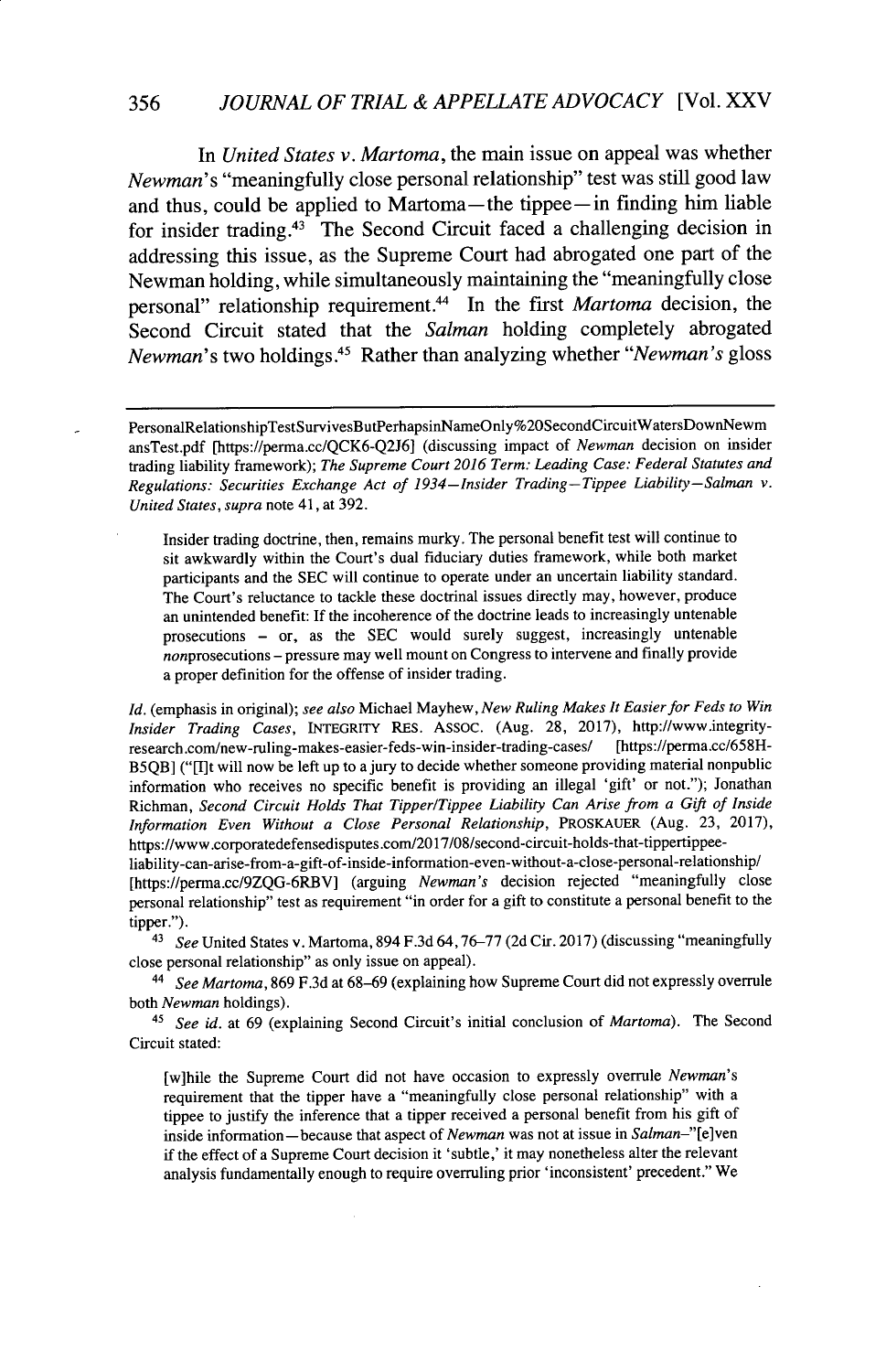on the gift theory [was] inconsistent with *Salman,"* the Second Circuit decided not to, reasoning that there were many other ways to establish *Dirks'* "personal benefit" requirement. <sup>46</sup>

After a supplemental hearing, the Second Circuit avoided interpreting "meaningfully close relationship" and held that Martoma was liable under the personal benefit "quid pro quo" gift theory because Martoma paid **\$1,000** an hour for consultations and subsequently acquired material nonpublic information, that he knew he was not supposed to have. $47$ Additionally, the Second Circuit found that even if a jury could not find Martoma liable under a "quid pro quo" gift theory, Martoma could still be liable, as a rational jury could find that Dr. Gilman personally benefited **by** providing the tip to Martoma to intentionally benefit Martoma's trading activity in the pharmaceutical industry **.48** Because a rational jury could find Martoma guilty under either of those two theories, the Second Circuit held that, although Martoma's jury instructions were erroneous, the error did not affect Martoma's substantial rights.<sup>49</sup>

The Second Circuit's decision in *United States v. Martoma* has created great controversy, as some argue that the decision completely dismissed *Newman's* "meaningfully close personal relationship," making it easier for prosecutors to prove their case.50 Based on this unsettling decision,

respectfully conclude that *Salman* fundamentally altered the analysis underlying *Newman's* "meaningfully close personal relationship" requirement such that the "meaningful close personal relationship" requirement is no longer good law.

*Id.* (internal citations omitted); *but see Martoma,* 869 F.3d at 75 (Pooler, J., dissenting) (discussing negative impact *Martoma* will have on insider trading law).

Today's opinion goes far beyond that limitation, which was set by the Supreme Court in Dirks... received elaboration in this Court's opinion in *Newman* ... and was left undisturbed by the Supreme Court in *Salman* .... In rejecting those precedents, the majority opinion significantly diminishes the limiting power of the personal benefit rule, and radically alters insider-trading law for the worse.

*Martoma,* 869 F.3d at 75 (Pooler, J., dissenting) (internal citations omitted).

*<sup>46</sup>See Martoma,* 894 F.3d at 71 (declining to analyze prosecution's argument that *Newman* was fully abrogated in light of *Salman).*

<sup>47</sup>*See id.* at 78 (explaining Martoma's liability under "quid pro quo" gift theory). The court explained that Martoma's argument that Dr. Gilman did not bill him for the last two sessions, suggested that they did not have a "quid pro quo" relationship. *Id.*

48 *See id.* at 79 (discussing Martoma's liability under "intention to benefit" theory).

<sup>49</sup>*See id.* at 78 (finding Martoma's substantial rights were not affected as other methods were available to find liability).

**<sup>50</sup>***See* Mayhew, *supra* note 42 ("It will now be left up to a jury to decide whether someone providing material nonpublic information who receives no specific benefit is providing an illegal 'gift' or not. In our minds, this is leaving the door open for the government to bring a slew of confusing insider trading cases."); *see also* Klotz, *supra* note 42 at 6 (expressing process in which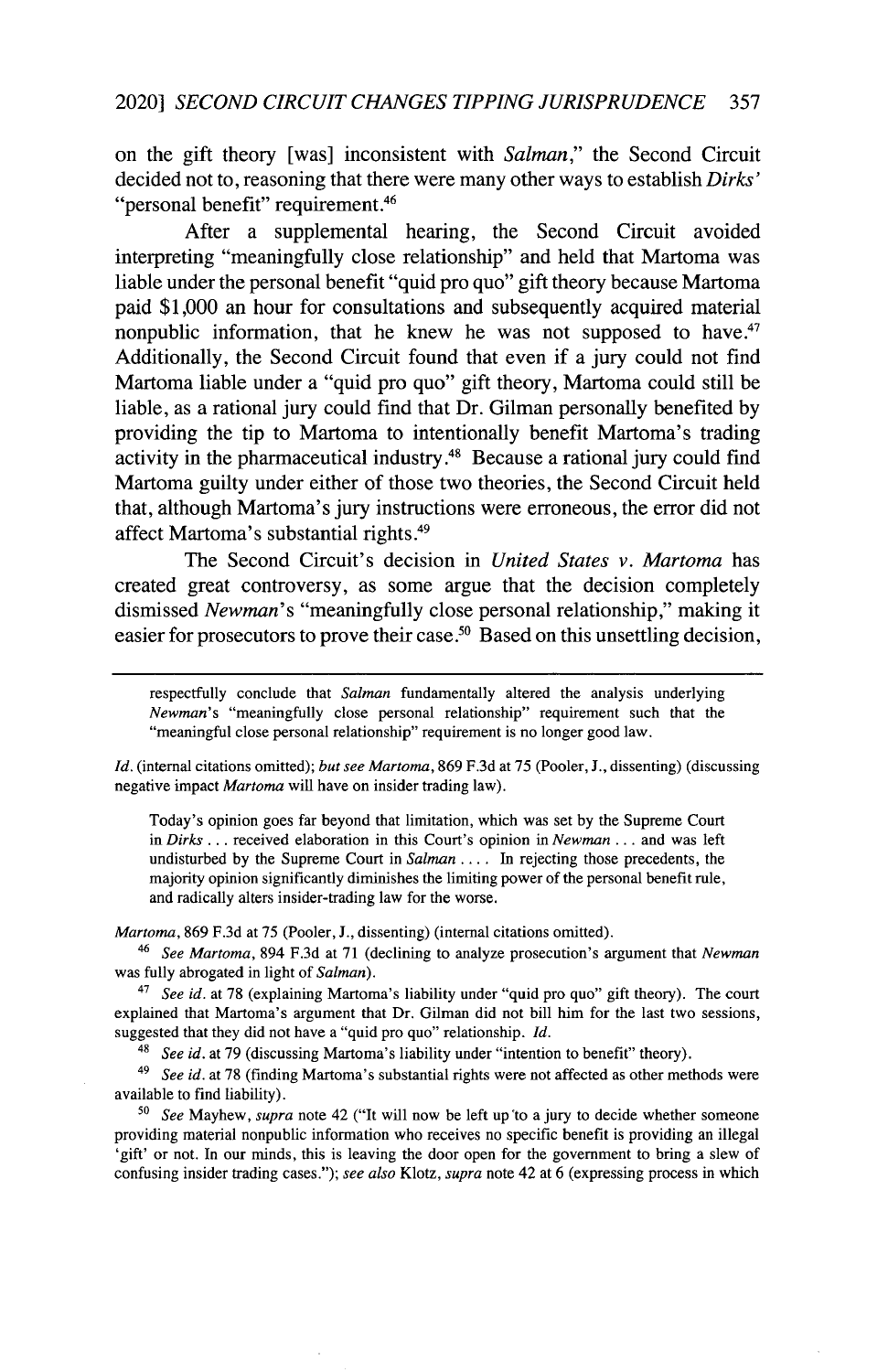a tipper could personally benefit from gifting a tippee material nonpublic information, if it was intended to benefit the tippee, without even having a "meaningfully close personal relationship," as long as the tipper thought the tippee would trade on it.<sup>51</sup> The holding is problematic because it immensely expands the *Dirks* holding that the Supreme Court intended to keep broad, although not overly broad that it leads to endless litigation.<sup>52</sup>

In the Second Circuit's first decision, Judge Pooler argued in her dissent that *Martoma's* holding allowed an "insider [to] receive[] a personal benefit when the insider gives inside information as a 'gift' to *any* person," which was not what the majority held in *Newman* or what the Supreme Court held in *Salman*.<sup>53</sup> She further argued that the *Dirks* test provided a personal test in order to limit who could "gift" inside information.54 **By** broadening the standard to *any* person, the Second Circuit rejected the limiting power of "personal benefit" that the Supreme Court intended to keep.<sup>55</sup>

As Judge Pooler argued, the fact that the Supreme Court purposely left *Newman's* "meaningful close personal relationship" intact, and mentioned "trading relative or friend," is a strong indicator that the Supreme Court did not mean for it to apply to any person.<sup>56</sup> Possibly afraid to be

<sup>52</sup>*See* United States v. Martoma, 869 F.3d 58, 75 (2d Cir. 2017) (Pooler, J., dissenting) (stating "result [of *Martoma]* will be liability in many cases where it could previously not lie."); *see also* Henning, *supra* note 42 (opining after *Martoma* decision that "merely giving a tip to a complete stranger may actually violate Rule lOb-5."); Macey, *supra* note 42 (explaining that *Martoma* incorrectly applied Supreme Court precedent and *Newman* was close to solving ambiguity).

**<sup>53</sup>***See Martoma,* 869 F.3d at 75 (Pooler, J., dissenting) (discussing how *Martoma* decision completely broadened "personal benefit" requirement Supreme Court established); *see also* Macey, *supra* note 42 at 879 (opining that Second Circuit lacked analysis when reviewing *Martoma); Securities Exchange Act of 1934-Insider Trading-Tippee Liability--Salman v. United States, supra* note 41 at 392 (opining insider trading law still remains unsettled).

<sup>54</sup>*See Martoma,* 869 F.3d at 75 (Pooler, J., dissenting) (discussing reasons Personal Benefit Test exists and why Supreme Court has left it untouched).

*<sup>55</sup>See id.* at 75 (Pooler, J., dissenting) (emphasis in original ) ("In holding that someone who gives a gift *always* receives a personal benefit from doing so, the majority strips the long-standing personal benefit rule of its limiting power .... Juries, and, more dangerously, prosecutors, can now seize on this vagueness and subjectivity.").

<sup>56</sup>*See* Salman v. United States, 137 **S.** Ct. 420, 429 (2016) (analyzing gift theory while avoiding *Newman's* narrow interpretation). In *Salman's* six-page opinion, the Supreme Court

liability can arise is problematic). The only thing the process requires is "merely ... showing that the tipper intended to benefit the tippee". Klotz, supra note 42 at 6.

<sup>51</sup>*See* Pauley, *supra* note 41, at 607 (arguing *Martoma* is inconsistent with *Salman* decision); *see also* Macey, *supra* note, 42 at 878 (describing *Martoma* as "easy case" that could have been resolved without broadening *Dirks* test); *Second Circuit Again Holds That Tipper/Tippee Liability Can Arise from a Gift of Inside Information Even Without a Close Relationship, supra* note 41 (arguing that "[t]he latest decision again means that insider-trading liability can be established in the Second Circuit 'by evidence that the tipper's disclosure of inside information was intended to benefit the tippee,' regardless of the nature of the tipper's and tippee's personal relationship.").